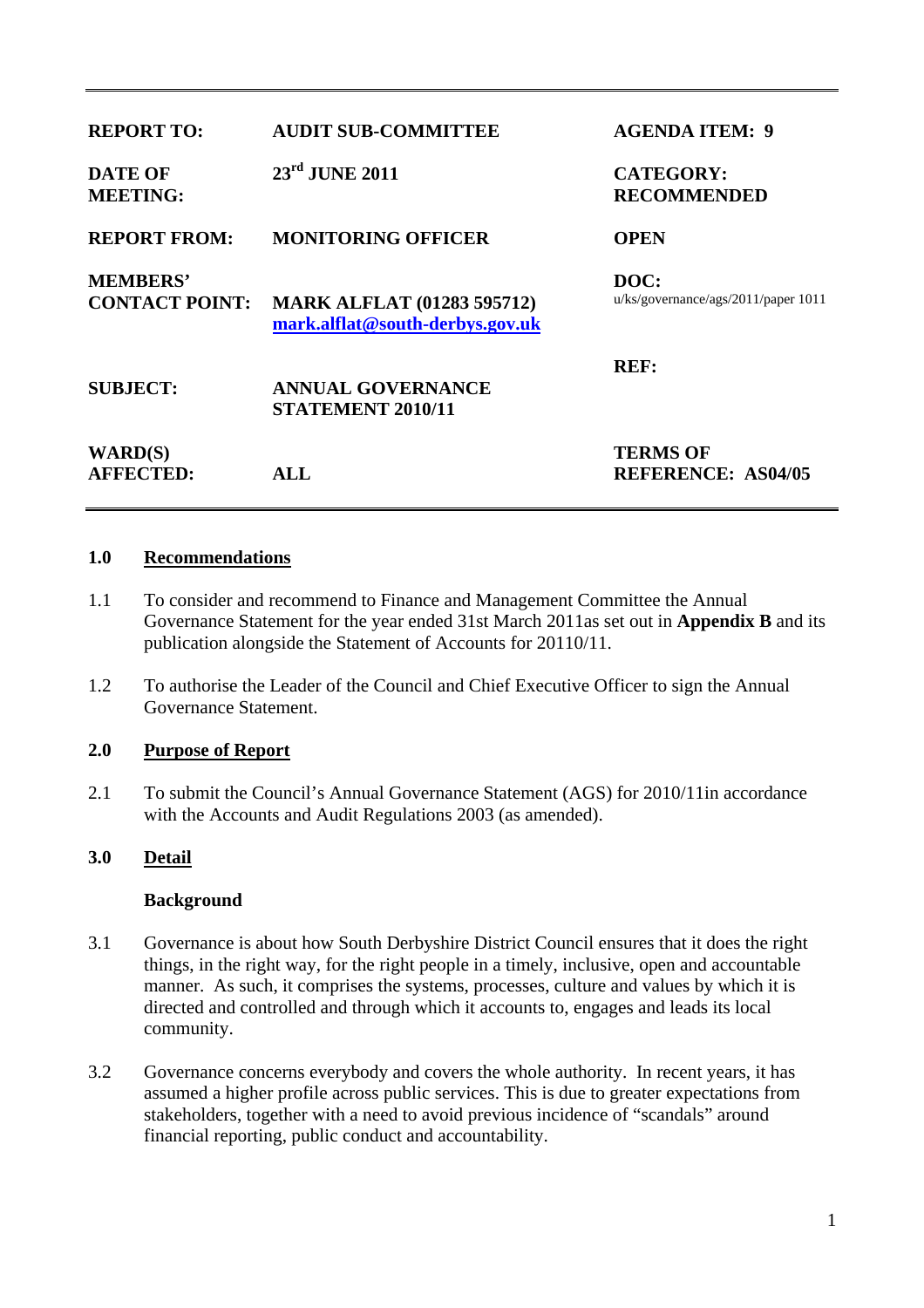- 3.3 The flowchart at **Appendix A** sets out the process for compiling the AGS and provides the framework of issues to address and report upon for assuring the Committee in respect of internal control and governance arrangements.
- 3.4 In accordance with best practice, the AGS document is produced by a cross-service working group to ensure and demonstrate full corporate, as opposed to purely financial, ownership of the process. The group is chaired by the Monitoring Officer and includes the Chief Finance Officer and representatives from Organisational Development (Policy Officers) and HR.

# **Annual Governance Statement**

- 3.5 The AGS is the formal statement that recognises records and publishes an authority's governance arrangements.
- 3.6 An AGS is required to be published on an annual basis. Professional guidance issued by the Chartered Institute of Public Finance and Accountancy (CIPFA) states that the production and publication of the AGS are the final stages of an ongoing review of governance, and not activities that can be planned and viewed in isolation. Compilation of the AGS involves the Council in:
	- reviewing the adequacy of its governance arrangements
	- knowing where it needs to improve these arrangements
	- communicating to users and stakeholders how better governance leads to best quality public services
- 3.7 The officer group, which has met six monthly since May 2008, reviews governance arrangements and has produced the AGS for 2010/11, attached at **Appendix B.** The AGS has been produced in accordance with CIPFA guidelines and includes commentary on:
	- the governance environment and how this is reviewed to determine its effectiveness; and
	- issues of significance that require addressing as part of the review of effectiveness
- 3.8 An Action Plan, produced in May 2010, was progressed during 2010/11 to address key issues identified to maintain and strengthen the governance environment, under **Section E**. Areas achieved include:
	- √ Improving Performance Management
	- $\sqrt{\phantom{a}}$  Adoption of a Corporate Partnership Policy
	- √ Revised Contract Procedure Rules
	- $\sqrt{\phantom{a}}$  Implementation of Electronic Petition Scheme
	- $\sqrt{\phantom{a}}$  Achieving status awarded for Equalities and Fairness
	- √ Audit of Data Protection Principles